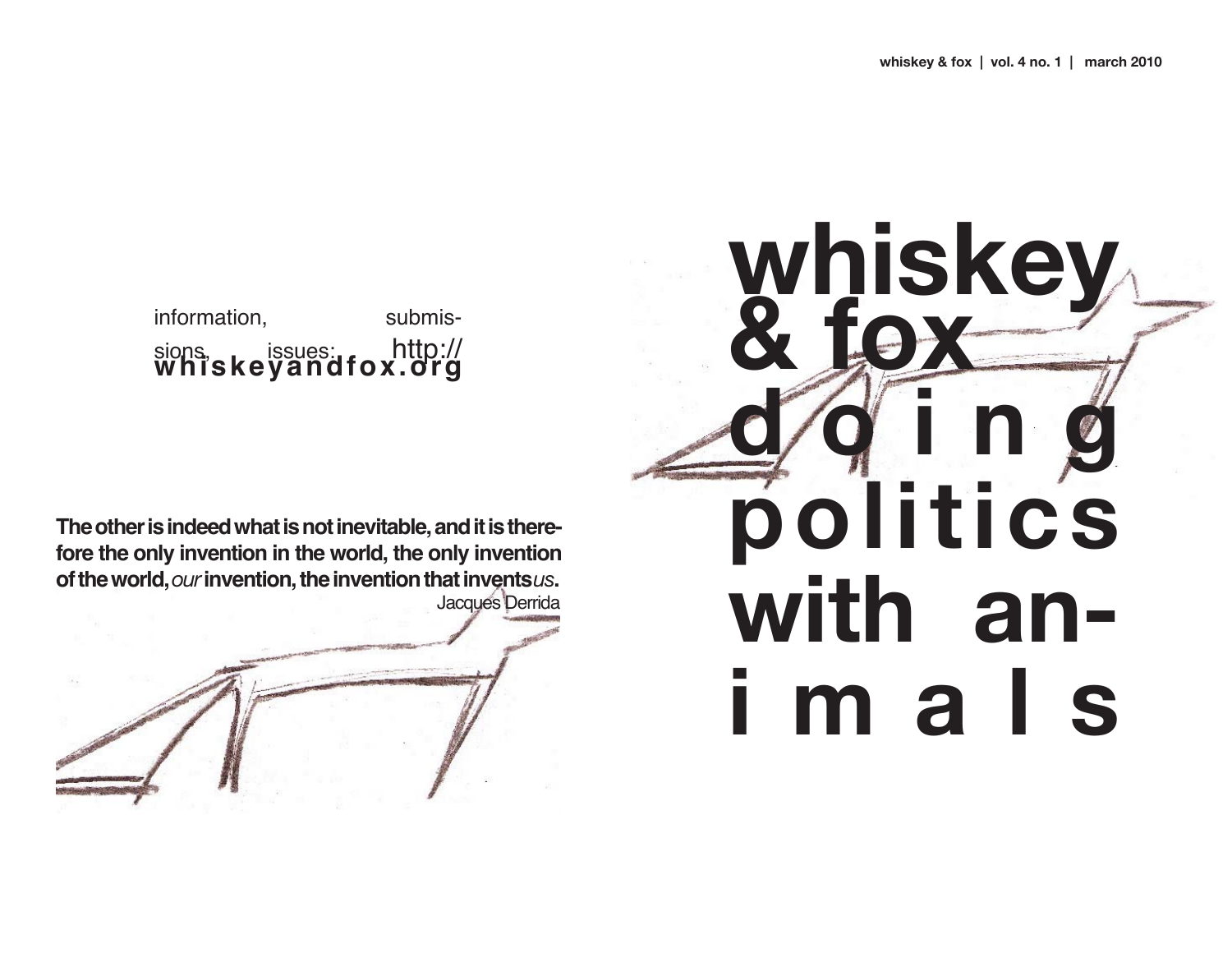# **Whiskey & Fox**

*Pittsburgh & Madison & Brooklyn*

2010

## **editorial collective:**

Daniel C. Remein, *founding editor*

Sarah Bagley, *'theory' editor*

Sten Carlson, *'poetry' editor*

Blaire Zeiders, *historiographical editor*

For what has Remy given? What has he given up? The swallows come; they eat to satiation while the saint's hand is open; in his passivity, the saint lets the swallows feed from him, heedless of their indifference to his sanctity. The true host, no longer human, among his animal guests, reserves to itself nothing, no capacity. This open hand, gradually emptied of food. Amid all this, this is all it is.

### **notes**

<sup>1</sup>*The Animal That Therefore I Am*, ed. Marie-Louise Mallet, trans. David Wills (Fordham University Press, 2008), 28.

2 *Vita Norberti,* ed. Roger Williams, in Georg Heinrich Pertz, *Historiae aevi Salici*, MGH SS 12 (Hanover: Impensis Bibliopolii Aulici Hahniani, 1856), 663-706, at 692.

3 Loosely translated from *Vita Remigii Episcopi Remensis*, ed. Bruno Krusch in *Scriptores Rerum Merovingicarium* III, Monumenta Germaniae Historica (Hannover: Hahn, 1896), 239-341, at 266-68.

4 "Hostipitality," in Jacques Derrida, *Acts of Religion*, ed. Gil Anidjar (New York: Routledge, 2002), 358-420.

*Whiskey & Fox* is a journal of poetry, theory, and queer-heterotopoi. Please send all correspondance other than submissons, including queries concerning where to send books for review, to *editors@whiskeyandfox.org*. *Whiskey & Fox* does not always accept unsoclited submissions. For information on calls for open submissions, please reference *whiskey&fox.org*.

> this issue is typeset, in roman and italic, Monotype Joanna & Helvetica Neue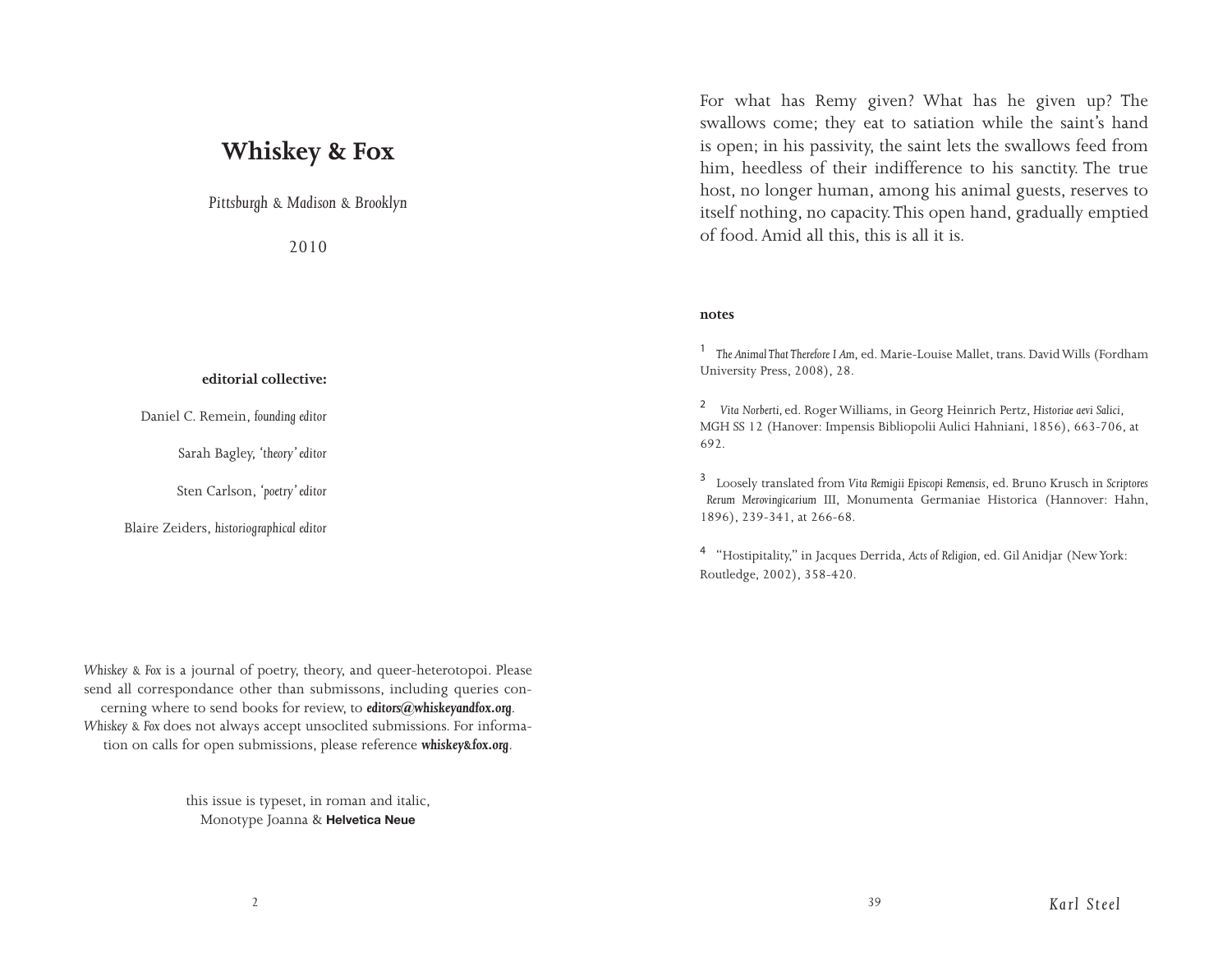youth laughed to his friends: "Look how the old man plays with the bird just like a little boy!" But Cassian called over the boy, and asked him what he was carrying in his hand. "A bow," he said. Cassian, "And what's the use of what you're carrying in your other hand?" "They're arrows," he said, "for shooting beasts or birds or whatever else." Cassian asked, "And how do you use them?" The youth bent the bow, while Cassian watched and said nothing, waiting until the youth relaxed it. Cassian begged an explanation. The boy replied, "because the bow would be ruined if I bent it any longer." To which Cassian replied, "Likewise with the eagle, which can fly higher than any other birds, and gaze upon the sun, but which must descend from time to time; and likewise with us, here in this world of woe." 3

This is a story about temporary abstinence from killing; about temporary abstinence from being human; but it is also, at its root, a story that demands hospitality, for in the *Conferences*, this is a story about community, about a hermit who occasionally entertains visitors, who sloughs off the scorn of his fellows with a parable about relaxation. Is Remy entertaining? Has he given himself up for the birds?

He has been hospitable. Derrida speaks of *hostipitalité*, holding together the double meaning of the French *hôte*: "guest" and "host." A host who welcomes a guest in a limited sense—for a limited time, with a limited set of accommodations, and for a guest whose character, desires, and needs are already known in advance—is no host at all, because any hospitality worthy of the name must be limitless. Thus the true host cannot welcome, because to welcome means to decide when and how far to open the door. A true host must risk being caught up entirely by the demands of the guest, even becoming hostage to the guest: hence the ethical and logical affinity of the opposing meanings of *hôte*. Hence too the presence of the Latin root *hostis*, meaning both "stranger" and "enemy." 4

# doing politics with animals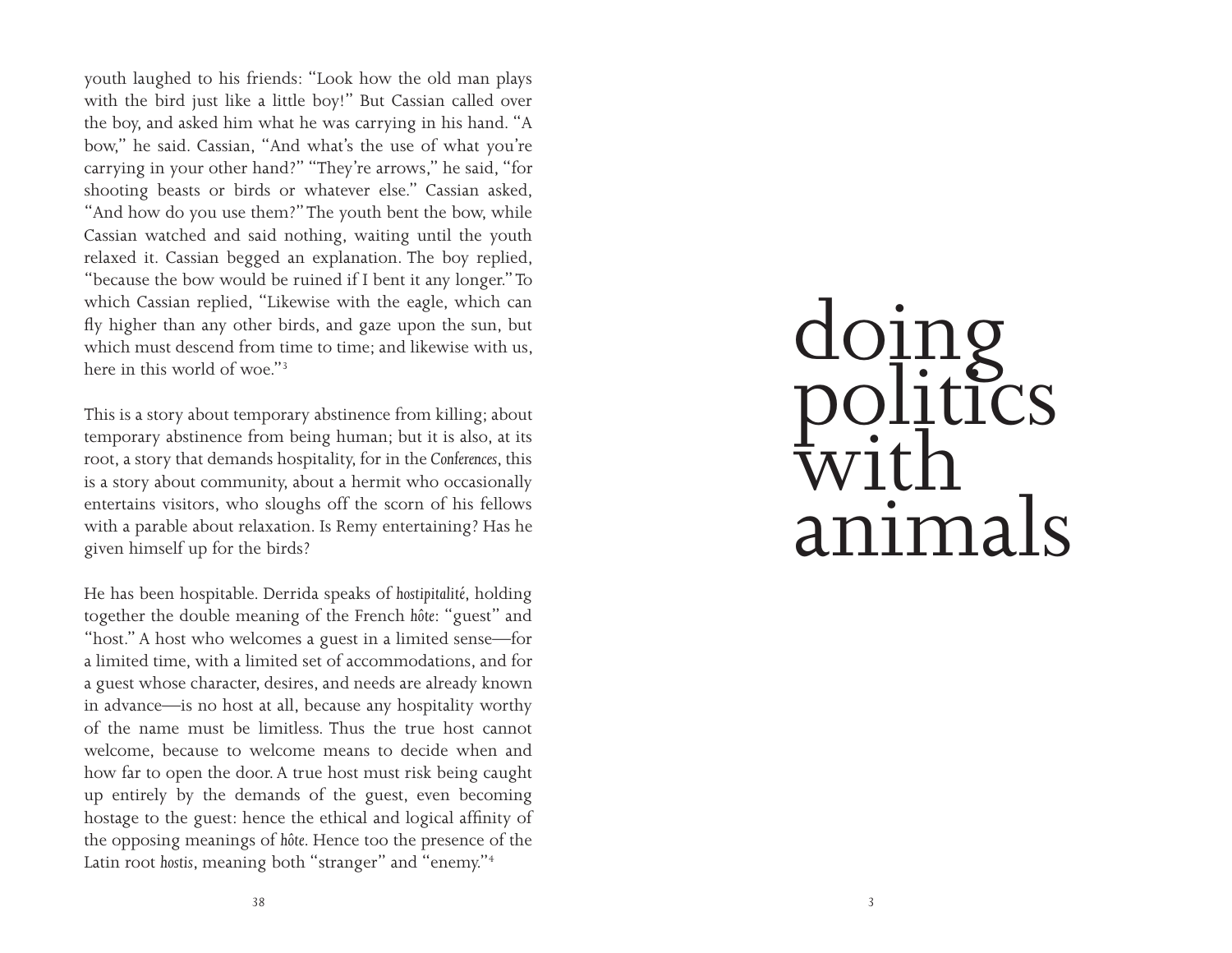| preface |  |
|---------|--|
|---------|--|

*Doing Politics with Animals* is not to be taken as a topic, nor as theme, but rather as a title, or a name. That such a title would open this new phase in the life of this little journal we hope carries a certain force: a promise/threat commensurate with Giorgio Agamben's hope that "Perhaps there is still a way in which living beings can sit at the messianic banquet of the righteous without taking on a historical task [such as, *pace* Heidegger, academically sanctioned national socialism] and without setting the anthropological machine into action"<sup>1</sup>; or, alternately, and negatively put, we would suggest that to "render inoperative the machine that governs our conception of man will therefore mean no longer to seek new—more effective or more authentic—articulations, but rather to show the central emptiness, the hiatus that—within man—separates man and animal."2

But the suggestion that this issue might *open* a new phase in the life of this journal highlights a privilege generally accorded only to beings which get distinguished as human—as not-animal. We follow Agamben's critique of Heidegger. For Heidegger, the animal may get to be in the open, but it is not considered to experience the open as open, in relation to something concealed. The human will be distinguishable as what can experience this open as open, in relation to a nonopen. This path of articulating the human in the supposed space of its difference from the animal leaves the human only intelligible by positing animal existence as this "exposure without disconcealement";<sup>3</sup> and it leads to a violence enacted upon the animal: "Perhaps it is not the case that being and the human world have been pre-supposed in order to reach the animal by means of subtraction...perhaps the contrary is also, and even more, true, that is, that the openness of the human

followed, and waited outside like a domesticated dog, until the abbot, Norbert of Xanten, realizing that no wolf would act so calmly without reason, compelled his monks to confess the injury they had done it. Norbert then ordered his monks to return what was not theirs, and the wolf, "finally taking [*accepta*] its prey," left in peace. Medieval Christianity allowed monks no more right to eat carrion sinlessly than it did anyone else: little could have driven these monks to this crime except their own desperation. Despite the monks' own need, despite the monks' humane generosity within this need to deliver the carcass over to their community, despite his own need, Norbert ruled against himself and his community. He decided to do justice, to let justice occur, though that justice meant he and his monks might starve. He gave back to the wolf—or the wolf, suffering no charity, took back what was his (for the Latin *accepta* means both "taking" and "receiving")—and, in so giving, in so having food snatched from his own hands, Norbert suspended his humanity, perhaps to the point of death.2

Another now, written roughly 1200 years ago, not so solemn: Saint Remy was accustomed to let sparrows eat grain out of his hand, an act that struck his companions, servants, and his biographer, Hincmar of Rheims, as undignified. Hincmar gilded Remy's generosity with interpretation: Remy, as if eluding the world's hostility due Adam and his descendants, dominated even wild animals; sparrows represent a host of virtues: their alacrity in avoiding traps teaches humans to avoid the devil. On the one hand, physical, on the other hand, hermeneutic containment, delivering animals again to human use. But somewhere in the midst of all this, Remy happily feeds the birds, a deed Hincmar finally remembers: for he finishes his memory by retelling an old story he found in Cassian's *Conferences*.

Once, when Cassian was gently stroking a partridge, a passing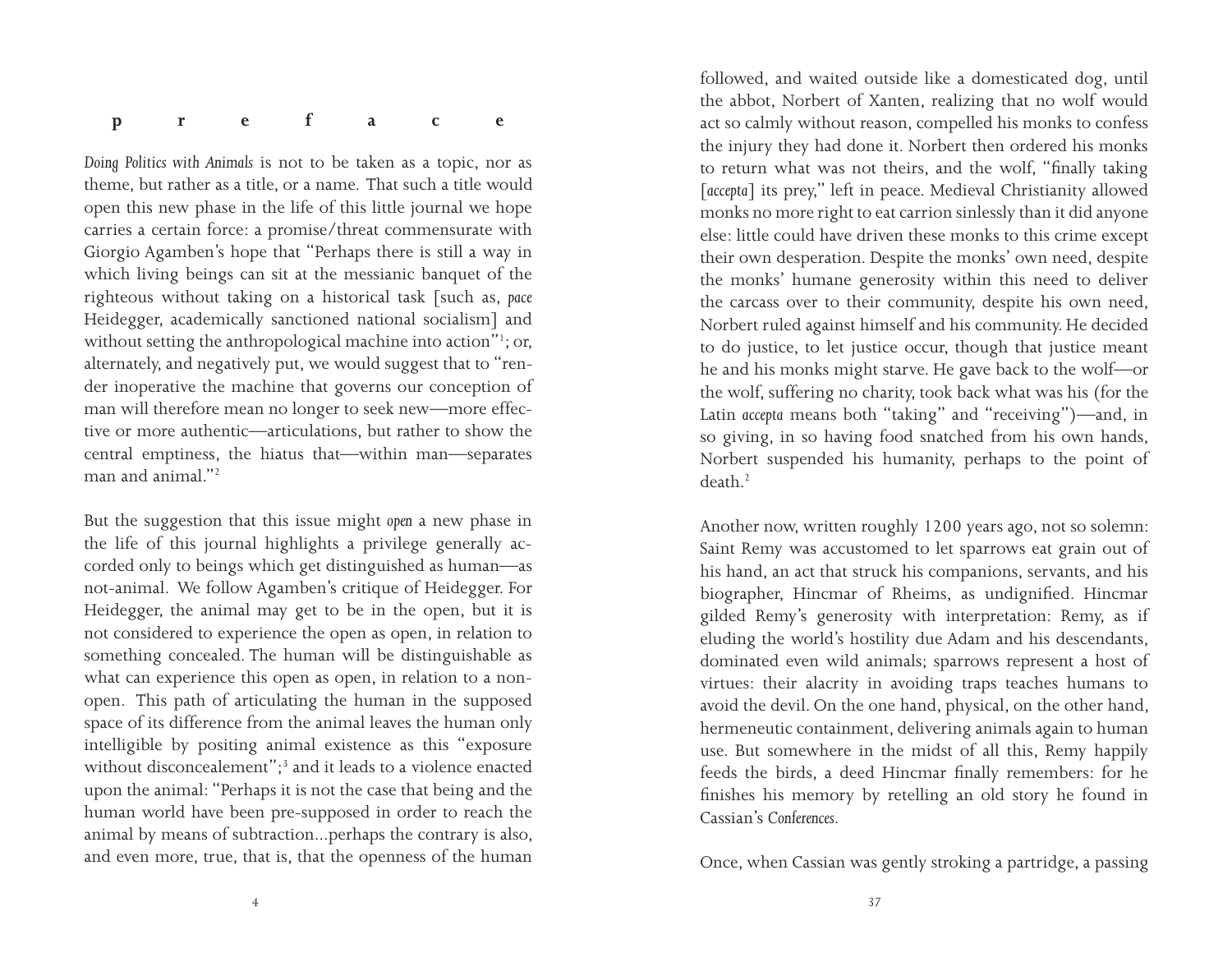# **Afterwords: Remy's Open Hand**

*What is this nonpower at the heart of power? What is its quality or modality? How should one take it into account? What right should be accorded it? To what extent does it concern us? Being able to suffer is no longer a power; it is a possibility without power, a possibility of the impossible.—***Derrida 1**

Would that it had always been so, but by now, it should be a truism that the category "animal," this homogeneous mass of speechless, thoughtless, nonhuman lives unwittingly cloaked in Being, is metaphysical nonsense. Humans are animals too, no less unique in their habits and capacities than the others, and like them, as them, living through an ever shifting network of relations that itself renders the categories "individual" or "unity" as nonsensical as "animal" itself. Amid this flux, the human grasps after humanity, which is to say, its purportedly unique possession of reflective language, soul, reason, culture, and so on. And, thinking itself so uniquely capable, the human is what is not animal; above all, humans think themselves the life that can be murdered. Our ethical duty should be to recall animal suffering; recalling it, but no longer as contemptible weakness before human strength, our duty now should be to abandon the pride of our power and with it our unanimal humanity; having allowed ourselves to rejoin what we were all along, humans now will cease to imagine that only those creatures recognizably like humans—dolphins, great apes, pets, some (and only some) humans—belong to a rightsbearing community. Humans must now think and be thought by an ethics not of ability but of passivity, not of rights, but of being given over.

One past now, some 900 years ago, several monks discovered a wolf eating a deer in the forest, chased off the wolf, and took the carcass back with them to their monastery. But the wolf

world (insofar as it is also and primarily an openness to the essential conflict between disconcealment and concealment) can be achieved only by means of an operation enacted upon the not-open of the animal world."4 Our experience of possibility is predicated on a conception of the animal which requires such an operation on the animal world: where Being can be defined to such an extent as *human* being only by a violent procedure of keeping the animal within *our* being. Or, as this volume's respondent Karl Steel has put it, at least since the Middle Ages, "animals *must* suffer to guarantee that only humans can reason, speak, and finally be received into immortality....no one's humanity is reassured by destroying a rock."<sup>5</sup> All too often we find "the foundation of the human subject on a humiliated animal object."6 For, the animal cannot be animal if it can only *be* in the mode of being-dominated/humiliated, being where we demand it so that we can keep the difference between human and animal as the (empty) center of being-human. For Agamben, since the animal "is outside of being...outside in an exteriority more external than any open," then "to let the animal be would then mean: to let it be *outside of being.7 "*

A possible best hope: the promise-threats of queer poetics, a sniffing out of the grasping arms of the human and gently, but forebodingly, placing toothèd jaws around them; words that lick the bottoms of the human without letting on whether they will be tongues or flames. For, even if we remain unsatisfied with the above formulations of the human, we would not give up on the human; we remain committed to it, even if that commitment takes shape in the form of this generous threat of animal jaws which frame our scenting and licking of the human and its self-formings in history. To let the animal be outside being? To *do something alongside it* rather than to be with it? To leave our own ontology behind? Not to do animal politics or human politics, but to do politics as a way of being (human), rather than demanding a humiliating form of being?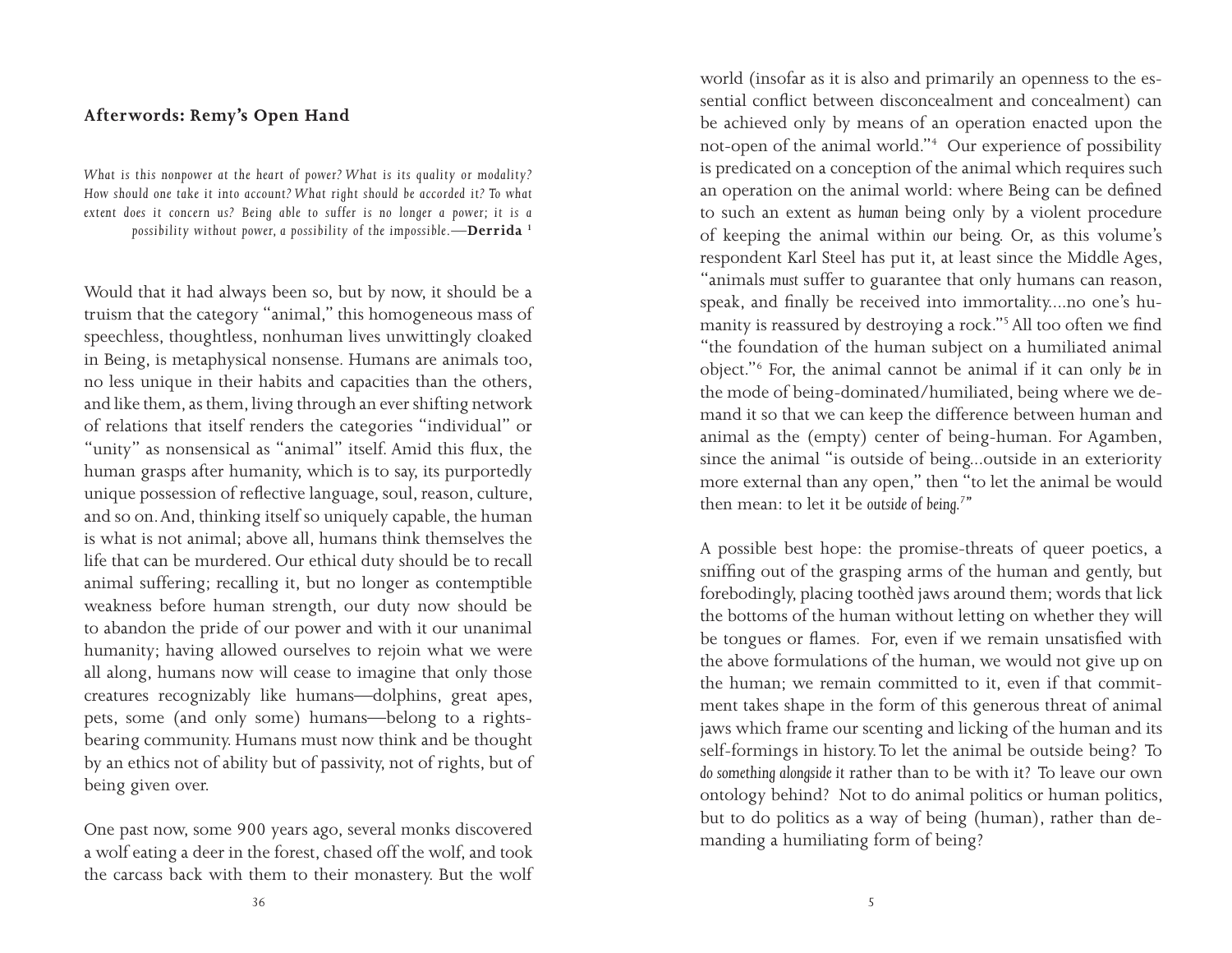This issue which is titled and not themed with the words "Doing Politics with Animals" would still open something, and it would still be a new phase in the life of the journal. But what kind of life and from what perspective? What would *be*  the *life* of any journal? We submit it lies not in what it is, in its ontology, but in its operation, perhaps its *hauntology* or what might be its *animality:* that it might expose readers to a noopenable open: poems that do not mean, words that are never read, motives not uncovered because operating and not being. That we may seem a little late on the question of the animal, that it is already perhaps a mainstreamed and popular mode of academic discourse, that even the *PMLA8* has already taken it up as an object of knowledge for one of its issues, does not perturb us. This does not concern us becaue we would hope that, in a certain sense, *Whiskey & Fox* is *not.* This beast would do, not be. And the figure for what it opens, the figure of this differently operating phase of life: the jaws of whatever would lovingly gnaw away at the human life of a journal, would nurse the young of the life of a journal from the perspective of its animal, bestial life. Can a journal be outside of being and let-be outside of being? Can it *operate* or *do*? If the human will have such a hard time doing anything non-violent with animals, might that most inhuman of tekné's, language, do the trick? What can a journal do with animals? A journal that, seen from the perspective of life exposed at the threshold of the always-open (as the so-open-it-might-as-well-be-closed), only opens wider.

## **The Editors,** *Pittsburgh & Madison & Brooklyn,* **Fall 2009**

#### **notes**

**<sup>1</sup>** Giorgio Agamben, *The Open: Man and Animal*, trans. Kevin Attell (Stanford: Stanford Univeristy Press, 2004), 92. **<sup>2</sup>** ibid. **<sup>3</sup>** ibid., 62. **<sup>4</sup>** ibid. **<sup>5</sup>** Karl Steel, "How to Make a Human," *Exemplaria* 20:1 (2008), 3-27, (19). 6 ibid., 18. **<sup>7</sup>** Agamben, 91. **<sup>8</sup>** See *PMLA* 124: 2 (Jan 2009). Volta. Now this is a story all about how my life got flipped, turned, and now, what rests but that the mortal sentence stop at mere doubt. From the cradle to the playground is where you have let me down, you have turned, you have got to be kidding me.

They look like good, strong hands don't they know anything about art? e.g. Thou art dead. No? We always thought that's what it was: a sonnet, a heart container a twisty maze of passages, all your base are belong to seagulls took the top of my head off while one who would pursue commands us to awake, arise, x-y-z-z-y!

Nothing happens. It is only for the incomplete their tails cut off as they struggle with NOMORE frostbit faces NOMORE beautiful than a flowering meadow enriched with the hope of redemption— for them alone we can say well, at least that's over.

*says, there is no outside to ideology You play and play and play and then you die or run out of quarters if you're at the arcade though home entertainment has largely obscured the role of economics it still seems like I forgot something and I can't keep from ending every poem this way.*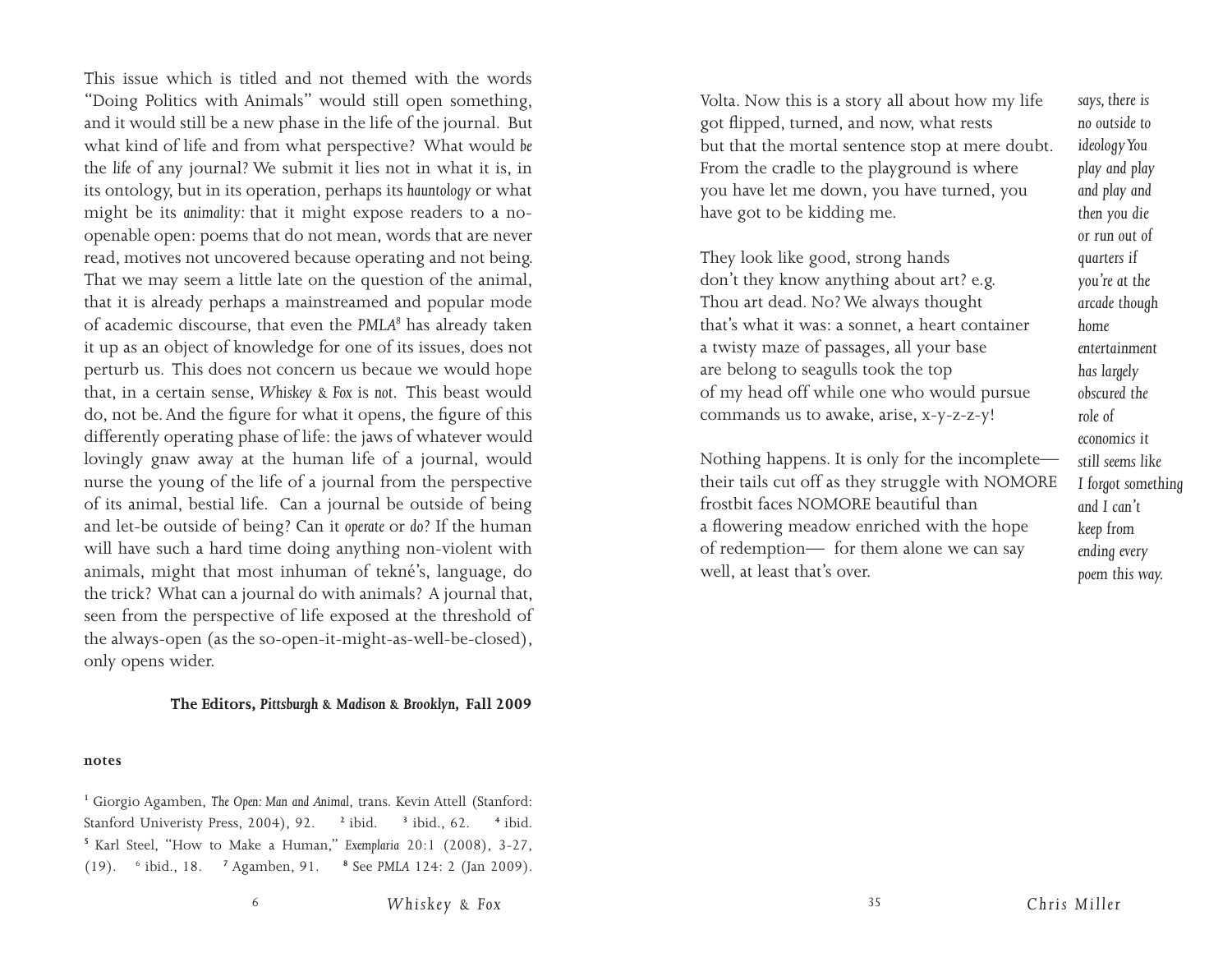who were up to no good couldn't hold on for over nine thousand years and she's still not home. I was smashing pots, looking for hearts when they took her, I turned around and my mom got scared, she shouted X-y-z-z-y but

I'm a land surveyor, not a doctor. So where did they take her? I want to know what killed these tribbles are no strangers to love the seagulls in Florida. yeah? go ahead. In Florida we had hamburgers and there was a ship quoth she. NOMORE HOME. So what am I a doctor or a playwright? Chekhov: a word was coming up on the screen; a couple of guys

who were up to no good couldn't hold on for over nine thousand years and she's still not home. I was smashing pots, looking for hearts when they took her, I turned around and my mom got scared, she shouted X-y-z-z-y but

Nothing happened. X-y-z-z-y Orpheus, don't play that funky music it's dangerous to go alone! When you swore you'd never TURN AR OUND and desert me it's over my dead body I've fallen and I can't get up; the nothing happens. Down here, they say all your base are belong to us, but there are no more base. The seagulls hold me with their skinny hands

*of it makes no attempt to explain itself or motivate players, except starvation, and the only way to go is deeper which might be enough for people who keep living just for the hell of it, trusting they'll get theirs in the end but the game utilizes a random level generator, which means it goes on forever—until the player dies, at least, to look for a reward outside the labyrinth misses the point entirely; as Althusser*

I could pull this, right, and the veins Would uncoil on a doll's head ribbons Look like, marionetteer There's a silent radio in my feed Tube, rivers, keep coming next dream through The teeth I could feed myself, a spiritual Exercise in gender and number zero stands For deserter's head on a mast, if One of you could please tell me my skin is Like falling from the sun streaked sky Off a despot's thumb, my body could drop Backwards in a tub of scalded cat's Milk, headless, head on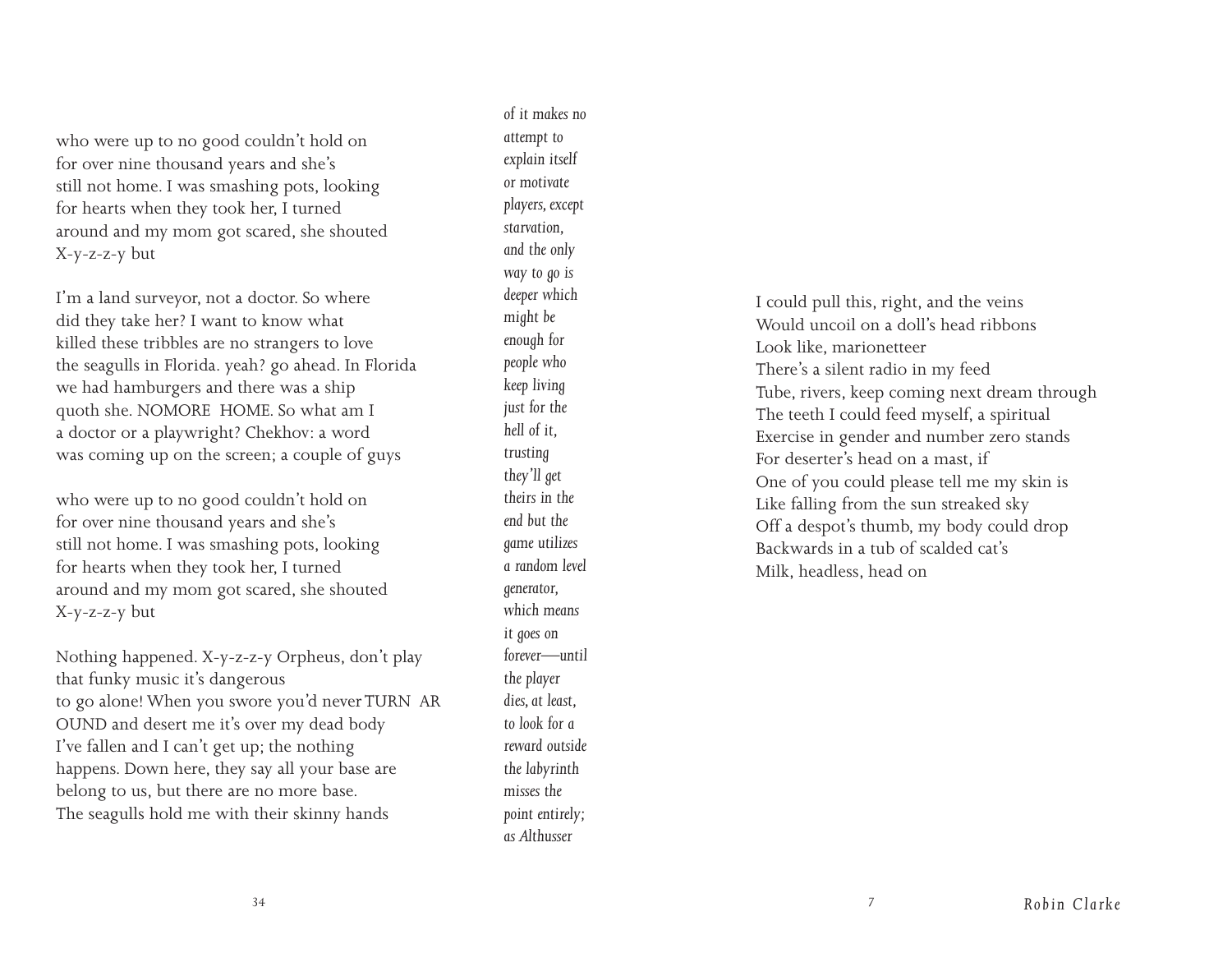# **White Hose**

A welcome adage treated with relief. Summer closets taken apart during continuity breaks. The rumors, for once, are

true. One coast left to its devices. All I did was twiddle the knobs.

The lamp is off. You like it that way. Fish tender, greens slightly bitter. The wine is red. Television finishes our sentences.

All this and the weekend isn't over. If you had other names, I would use them.

| Most curious creature, Captain. The Sea Gull                   | I woke up this      |
|----------------------------------------------------------------|---------------------|
| has a tranquilizing effect on my sister                        | morning with        |
| her body never touch her where                                 | and irrepressible   |
| did they take her? They took her Where there's a seagull,      | urge to play        |
| there's a whip I want to know what                             | Gauntlet II         |
| killed these Tribbles. Fool me once                            | and was of          |
| What am I?                                                     | course unable       |
| a doctor, or a playwright? Ya fool me                          | having lost         |
|                                                                | my nintendo         |
| I can't get fooled again, Chekhov                              | long ago and        |
| report: why did those Sea Gulls take my sister?                | anyway there        |
| Captain: We're no strangers to love,                           | was work to be      |
| I know that human beings and sock puppets                      | done for            |
| can coexist peacefully, don't tell me                          | example I           |
| you're too blind to see? No                                    | could do my         |
| but I'd prefer not to, Jim, I'm a doctor                       | roomate's dishes or |
| not an Argonaut-you wouldn't get this                          | apply to            |
| from a couple of guys who were up to no good                   | anything            |
| started making trouble in Florida. They took my sister         | really as long      |
| and my mom got scared<br>she said: damnit, Will, I'm a seagull | as that meant       |
| not a doctor.                                                  | coupling happiness  |
|                                                                | with an image       |
| I'm a land surveyor, not a doctor. So where                    | of progress         |
|                                                                |                     |

*moving linearly away from memory yet this god damn game when you come to think*

I'm a land surveyor, not a doctor. So where did they take her? I want to know what killed these tribbles are no strangers to love the seagulls in Florida. yeah? go ahead. In Florida we had hamburgers and there was a ship quoth she. NO MORE HOME. So what am I a doctor or a playwright? Chekhov: a word was coming up on the screen; a couple of guys

*8*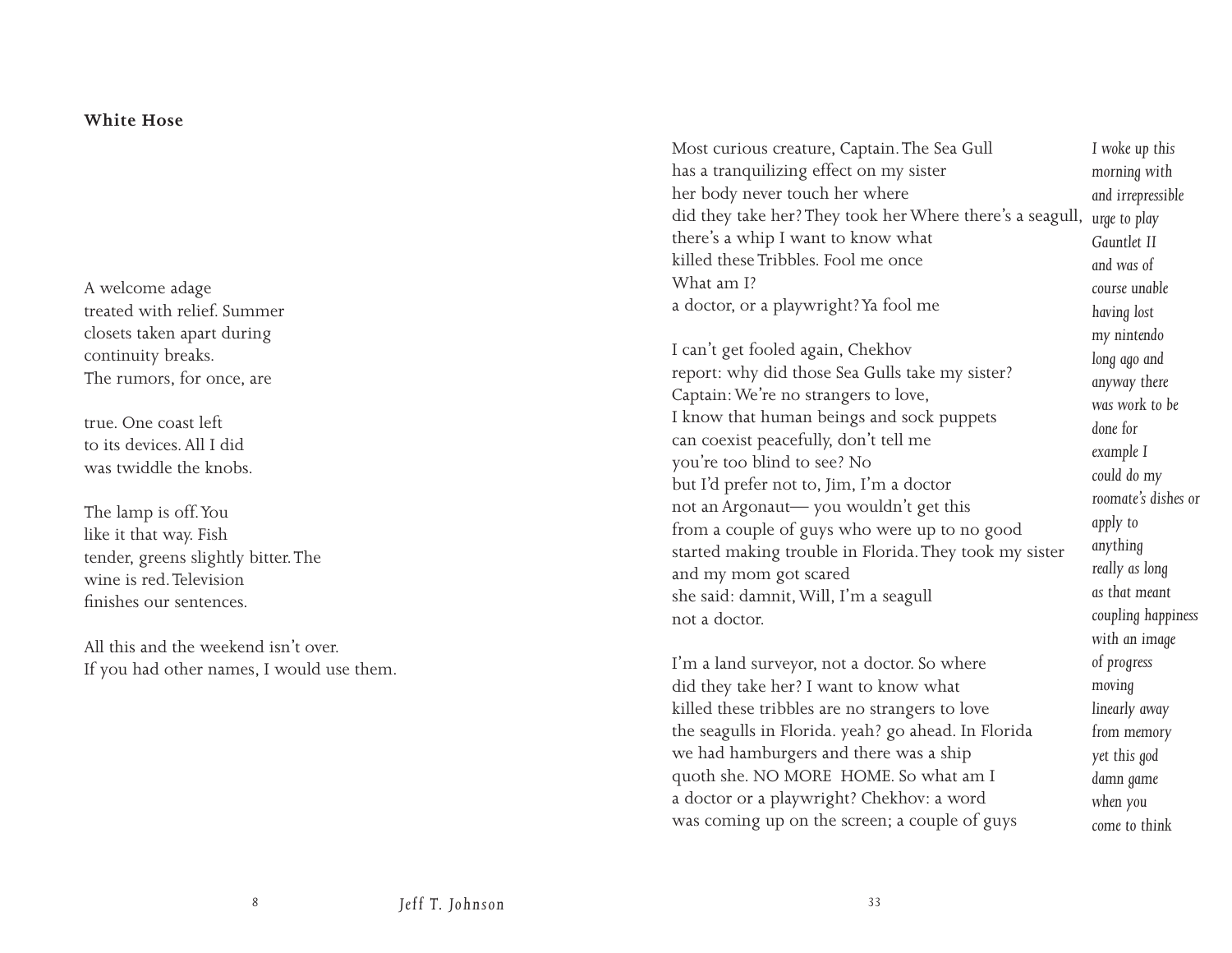a room, which was only the interior preface to a novel or an international incident, which often led to an accident on the balcony, or in Poland, involving vodka and a small revolver. Some bounded down the hallway with baseball bats; others came cartwheeling with samovar spouts, and others with those artisan knives you use for cutting foam boards and matte frames. But oh, those were practically nothing compared to the sticks of dynamite, molotov cocktails, crowbars, and long Russian poems that others used to break the glass.

You will wonder how it is that she could survive such breaking and entering, such ax-wielding cartwheeling, and when the Vikings were involved, such caterwauling [never mind the ravens that reeled overhead, like so many extras from a Hitchcock movie]. You might recall the late, dark night the Titanic went down? Well, it was like that, only the ice was on fire and you couldn't hang onto it. You see, there were many who sprung her from the glass case, but very few who could handle the contingent circumstances. Which is to say, it took a long time to bury all the bodies and the ambassadors never tired of making their requiems. It was finally decided that she should be moved to an undisclosed location, which is to say, to the libretto of an opera that was untranslatable. Sitting in row F, seat 19 of the opera house, you can hear, but not see her: she is lodged in the throat of the soprano who is trembling over her dead lover, yet also thinking of her next cigarette.

# **Bull Dragged from Arena**

which we only barely noticed for the torreador's gilded strut beneath the stadium's swoon, hat in hand, the occasional rose twisting through the air to his feet, dragged limp and drooling by horses adorned with ribbons and bells.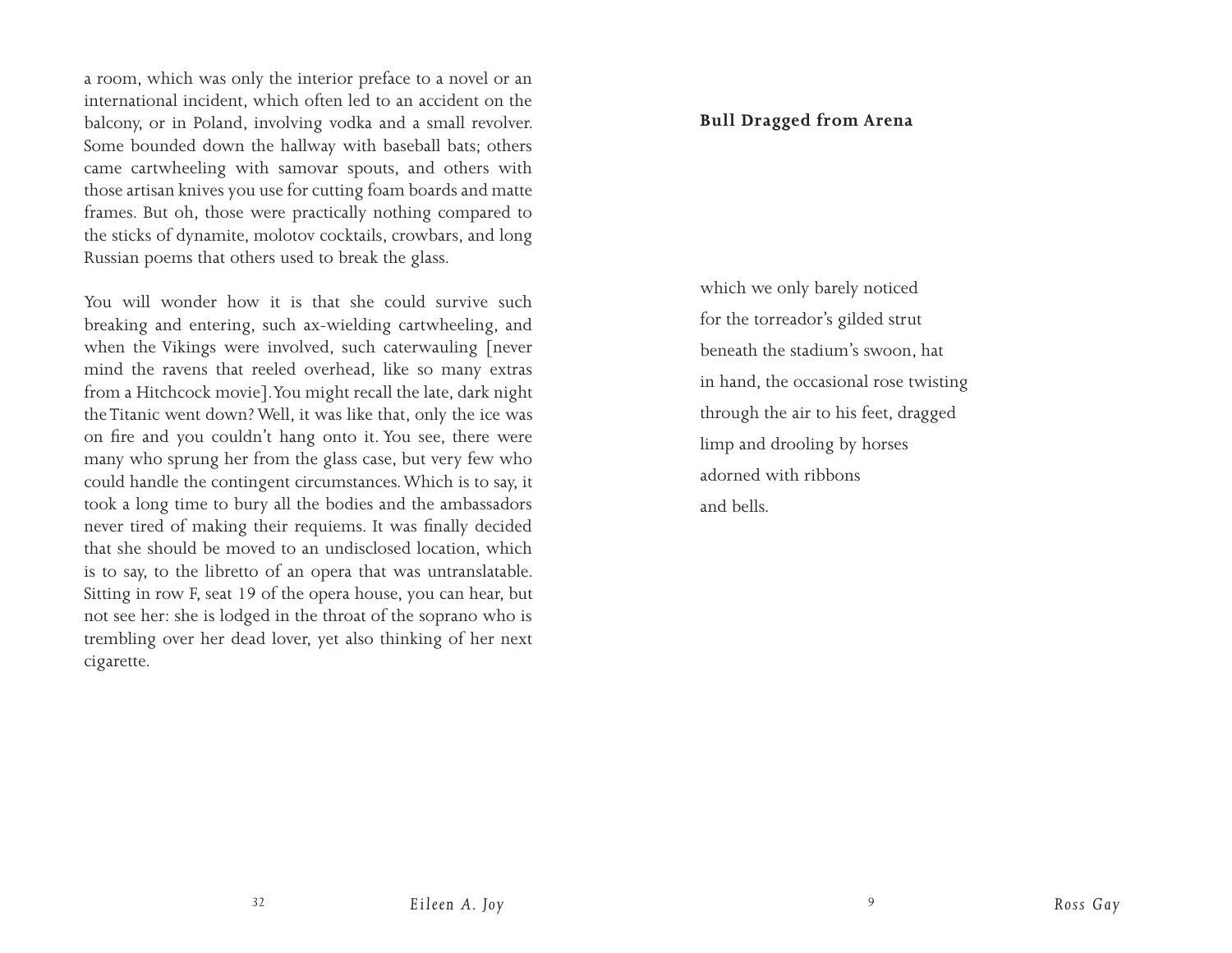# **Peripatetic Landscape**

# **"Break In Case of Emergency"**

The map becomes a landscape that disappears

 Here regenerates in real time

As one expatiates the new location

Kicking through scraps in relief A body

 to replace Orientation

Because her body had inspired both operas and border skirmishes involving machetes, it was decided she should be kept under glass. You've seen these glass boxes before—they hang on the walls in hidden, labyrinthine hallways in twostar hotels in almost-developing countries and have a sign on the front that says, "break only in case of emergency." And there is also usually a small metal stick, attached to the box by a silver chain, which can be used to break the glass. And with just the gentlest of strokes, the mildest of motions of the wrist, you can enjoy smashing something, and furthermore, because these boxes have been designed with the interests of the hotel staff in mind who have to clean up everything afterwards, all of the glass falls in a little heap at your feet. A lot of consideration for the working class has been taken into account in these matters. Which is to say, the slivers of glass, once shattered, however gently, should only require one flick of the broom. The things that go on in hotels, well . . . never mind about that. For now, anyway.

But that slender metal stick attached to the glass case was just too limpid for her. Because of her voluptuously incendiary nature, the diminuitive stick simply wasn't dramatic enough, and as there were, in her case, several emergencies a day [sometimes, twenty or thirty], you will not believe the implements that were wielded on behalf of springing her into the hallway, which was only the architectural prelude to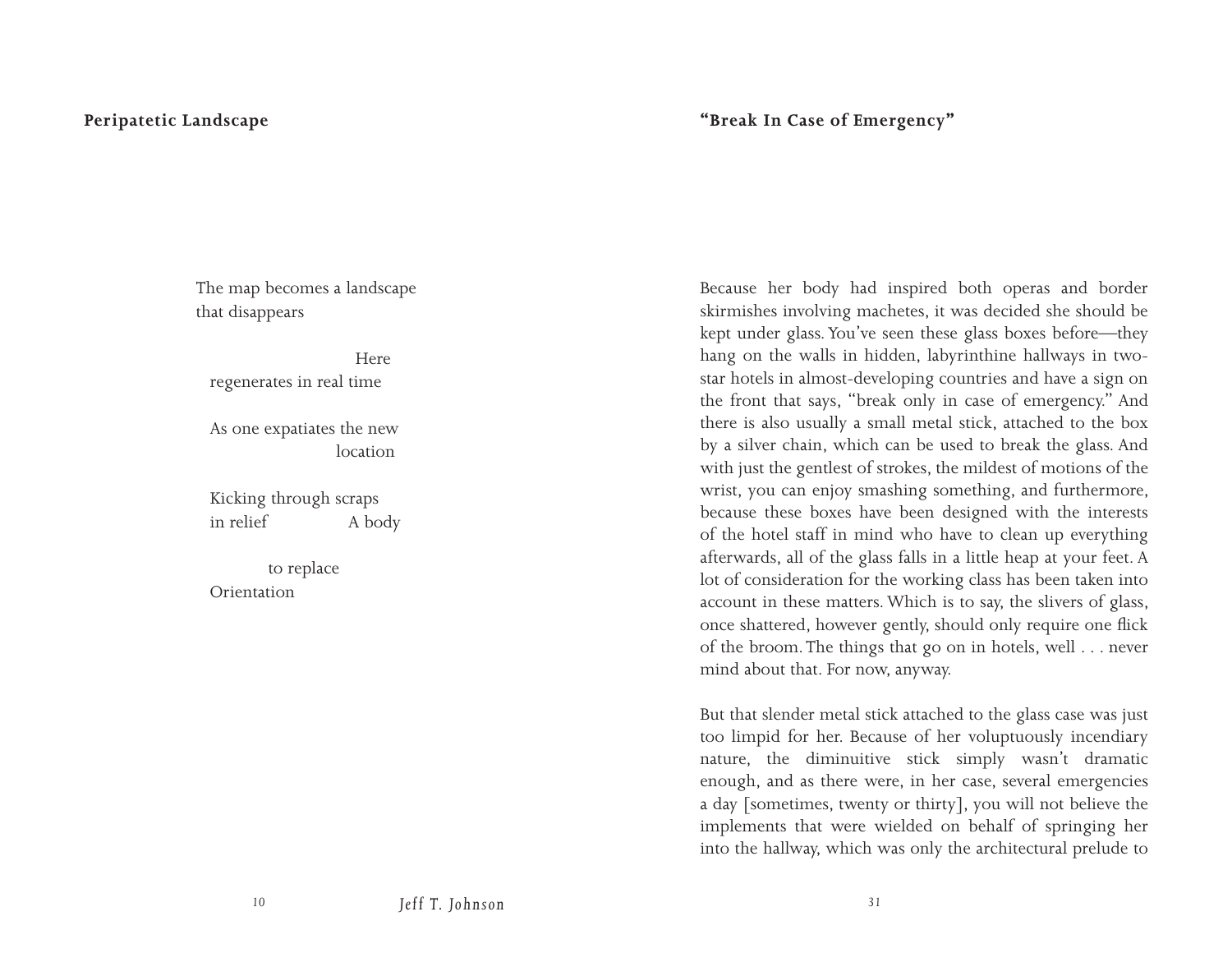# **Wolf Bleeds to Death**

# **Better Habit**

by licking, again and again, the thin flint blade flicked first with blood from some other kill—elk or pig licking again and again until of the tongue a mash is made, licking still, again and again, slower now, but still licking, fallen to its side in the snow and staring at nothing we can see.

Get to the good part. Densely

We fool

You: a massacre waning

To discomfit the alarms

Which were so neatly situated

Above doors, the building

# To themselves

Just so The better part

Of the day overcome by shade

In the new hemisphere

We will know our places A

Backyard fantasy with legs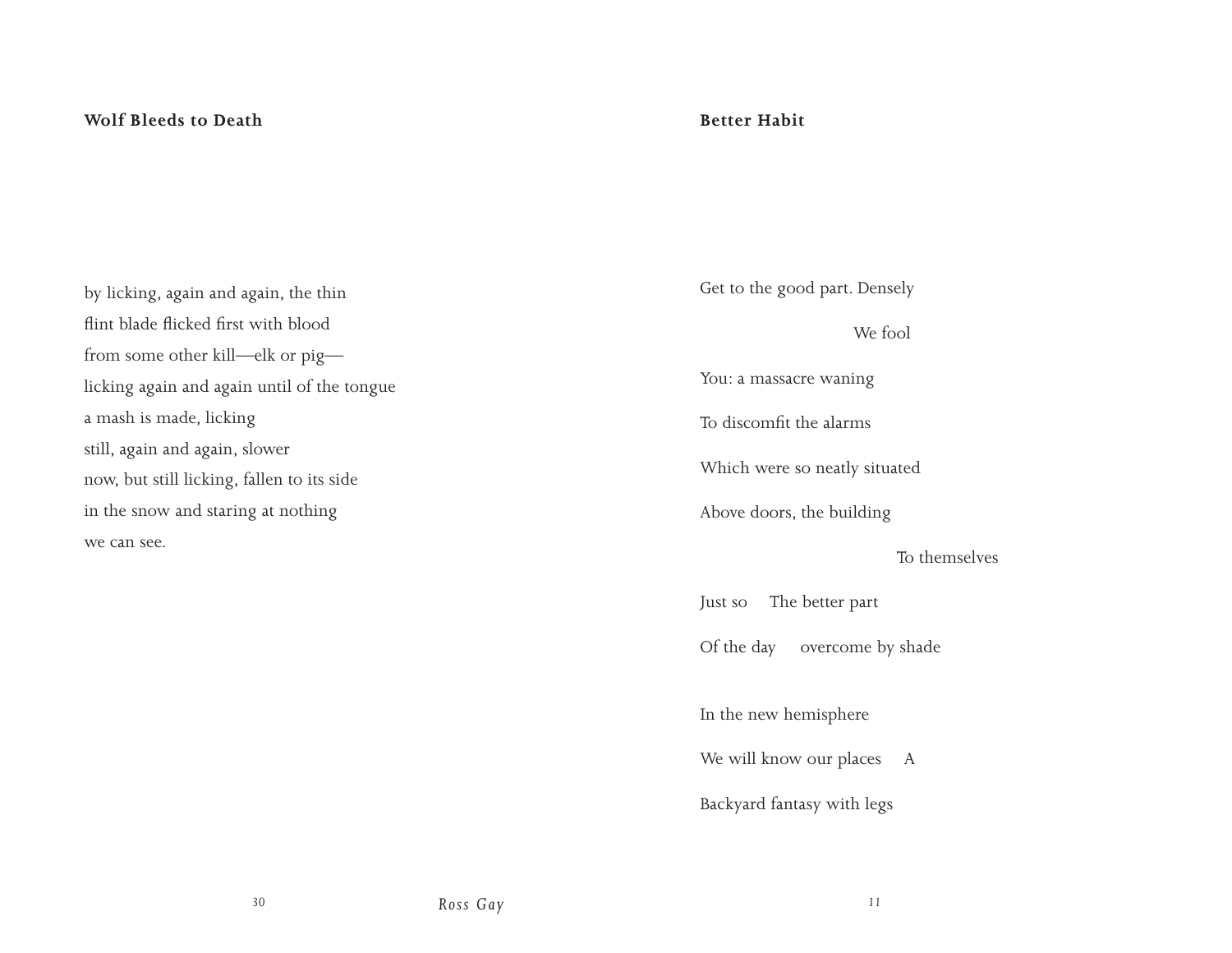Tell your associates we know what

We are doing In the glow erupting

From appropriated icons

It is our job to get along It is

Our job to find a way out

**In Cook Forest she walks eleven miles through the virgin oak trees down the steep path toward the creek running** *Saltwater, saltwater.*

She walks down the cavernous mountain toward the creek streaming below the forest's path. As a girl, she sat in place of monstrous, hovering trees; thunderstorms dispensed little comfort; one flooded the creek, spilled over the well; today, there is no water; she hangs paper boats on branches in lieu of missing leaves. She carries a basket, its shape like an egg.

Birds curl against the woods' interior chanting *Birdcorpse, birdcorpse* between branches. A cat meows forcefully; all species communicate with difficulty. When she reaches the grocery store whose name she cannot remember, she chooses a carton of eggs. The cashier's apron is bright blue, unlike the sky, which is sky blue. The sea changes blue after it rains; blue thread strings across loose-leaf notebook paper.

Does the forest have an interior? She thinks and skips and pebbles graze across the stream. What conditions birds to plateau at certain heights? What causes a person to retreat from pleasure into numbness. There, 10,378 feet below the mountain's path—below the mountain's dirt, saltwater, and wooden footbridges—she feels a numb sensation. She thinks, *I feel nothing at all.*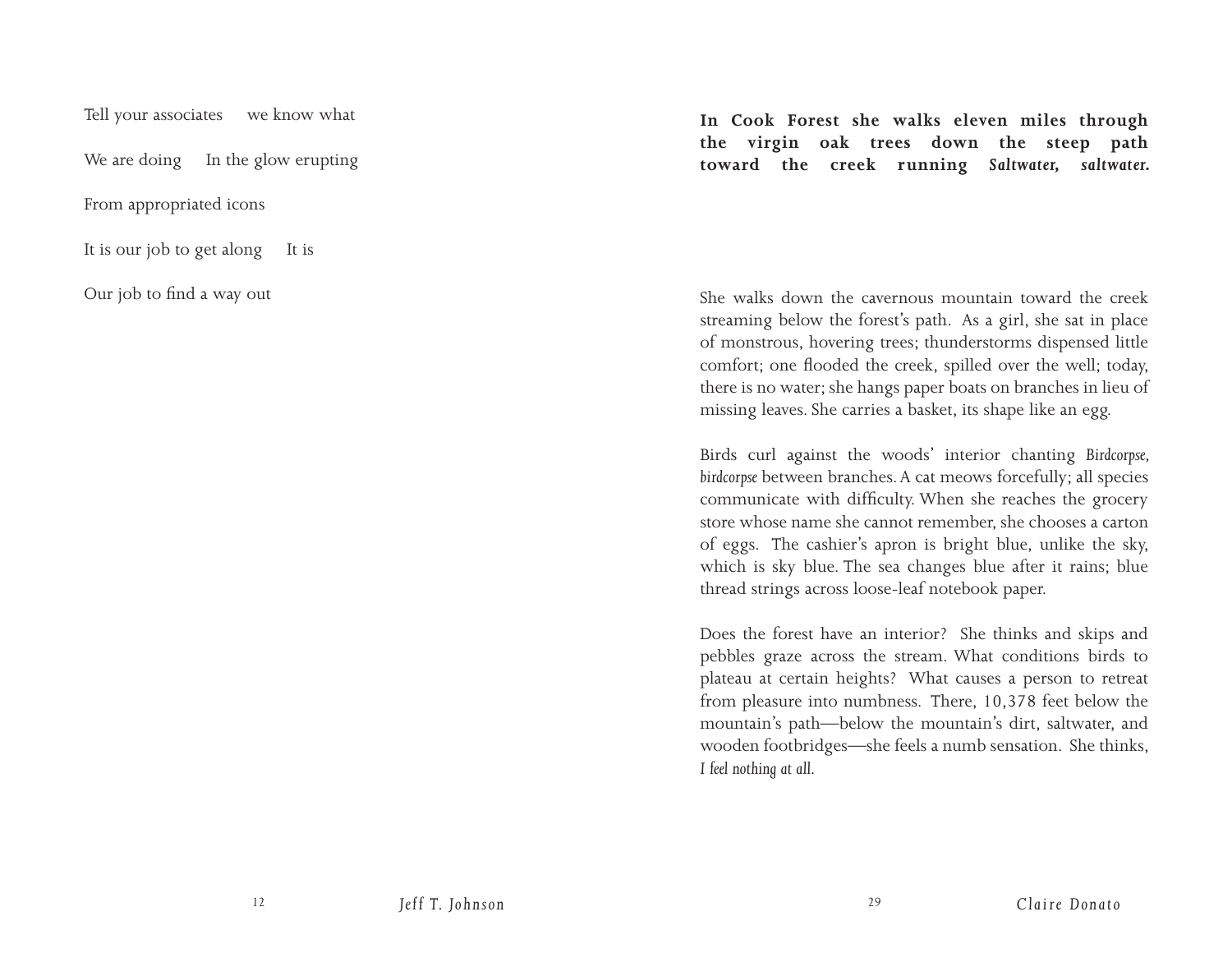# **Speech Act**

Again the red ball springs the dynamo Trumps the wooden leg, Trojan Horse blue sky dream of blue Pulled from the eye and pinned, as if A wild boar breathed down The vegetation and stirs Vegetation precisely on the verge Of anything left to do but scrying? Whispering and scrying The ground for, blood Piss or white sex, boys' singing Balls or razed sky cut on a perfect Diagonal gash, swallowed by mouth Spoke thus the name

We are who we think others think we are is Joshua's definition of sociology though he pawns it off on everyone

By upsetting expectations, he allows us to absorb his odd and fleeting truths about love and hate and beauty and regret and all the things that a society institutionalized on greed and power pours into us

A few key phrases escaped during a spell of laughter

A light rain, or a brief one

Drums rush past the alleyway where we left you eyes cocked to the side

If only you had a hat to match that jacket of fog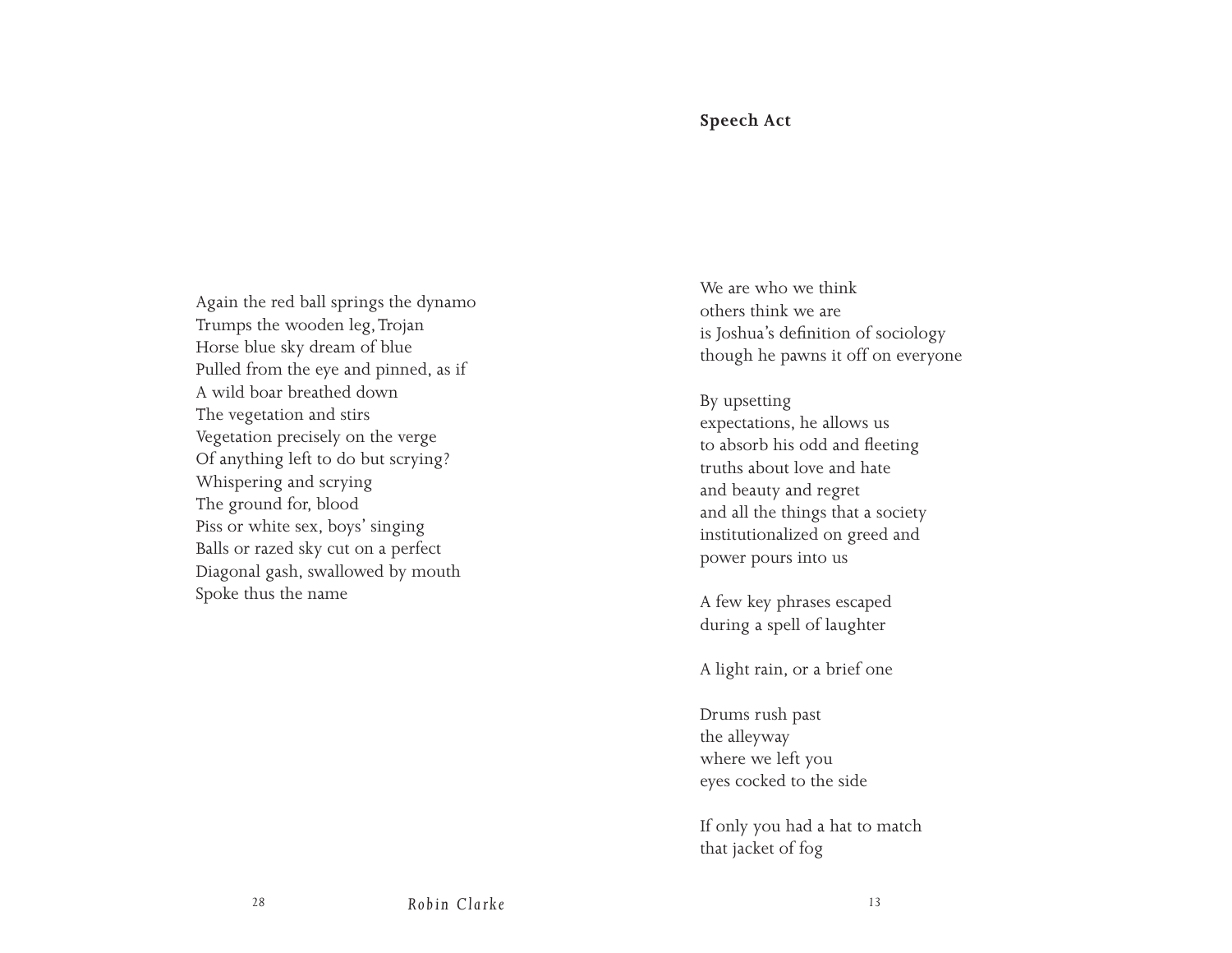Oh, but it meant nothing please forget me I assure you

This was years ago, before the curse

himself." If it is entering language that makes one, like birth, generically human, might it not be that exiting language, as a mastering of this entry, as knowing how to climb back out, has something to do with being, despite the poverty of the term, fully human? Is falling out of language, or letting language fall from us, or throwing language over itself, something that fulfills the hope of the human, its transcendent/perverse desire to be more than animal? And yet this fall, as the fall of a being that has language, can only happen through language. In the hearing of language's silence? In its speaking of the unsaid? This is the point in my talk, at the end, where it would be normal to start talking about silence as a plenitude rather than absence of language and to conclude with a poetic description of the beautiful, awkward silences we sometimes share with animals, our philosophical familiars. Instead I will deliver something more concrete, a detail from one of the most remembered examples of animal-human communion, in which it is discovered that even *nothing* can speak: "Since he had now been made simple by grace and not by nature, he began to accuse himself of negligence for not having preached to the birds before, since they listened to the word of God with such reverence. And thus it came about that, from that day on, he exhorted all birds, all animals, all reptiles, and *even nonexistent creatures* to praise and love the creator."

## **notes**

<sup>1</sup> *The Birth to Presence*, trans. Brian Holmes (Stanford: Stanford University Press, 1993), 5.

2 Laurence Sterne, *The Life and Opinions of Tristram Shandy, Gentleman* (New York: Penguin, 2003), VII.32, p. 471.

<sup>3</sup> Martin Heidegger, "Letter on 'Humanism," trans. Frank A. Capuzzi, in *Pathmarks,*  ed. William McNeill (Cambridge: Cambridge University Press, 1998), 239.

<sup>4</sup> *The Tao Ching,* trans. John C.H. Wu (Boston: Shambala, 1989), ch.11, p.23.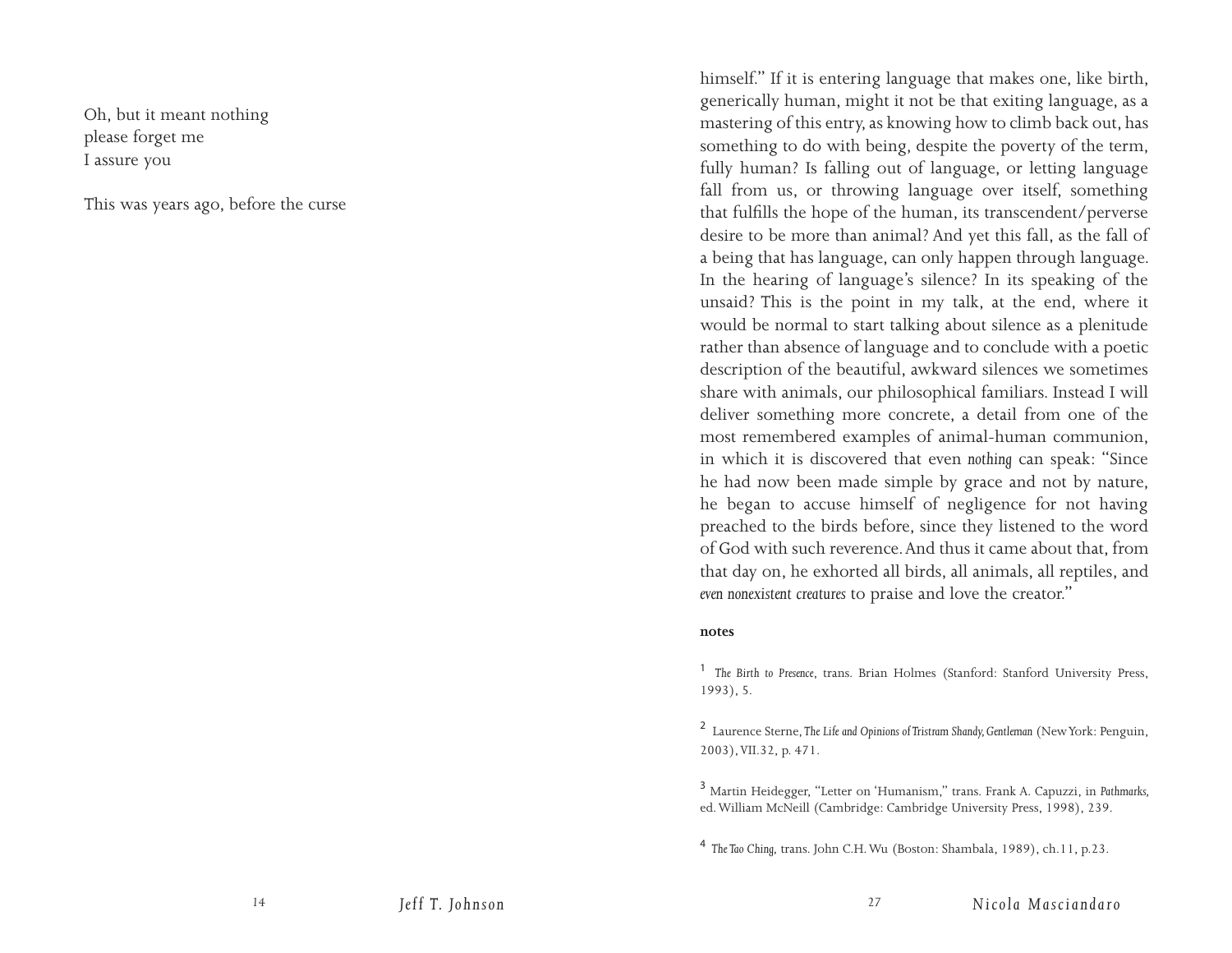while philosophy knows its object without possessing it. . . . In our culture knowledge . . . is divided between inspiredecstatic and rational-conscious poles, neither ever succeeding in wholly reducing the other . . . What is thus overlooked is the fact that every authentic poetic project is directed toward knowledge, just has every authentic act of philosophy is always directed toward joy. . . . Criticism is born at the moment when the scission reaches its extreme point. It is situated where, in Western culture, the word comes unglued from itself . . . and can be expressed in the formula according to which it neither represents nor knows, but knows the representation." This of course suggests an *inherent* principle or cause within philosophical and critical engagement with the animal, namely, that the animal fascinates these discourses precisely as "living art," representation that cannot be understood as representation, unrepresentable representation, i.e. real, present being. In a world without animal presence, what would we say? Georges-Louis Buffon, the 18<sup>th</sup>-century French natural scientist, said "If animals did not exist, the nature of man would be even more incomprehensible." So I imagine that if animals did not exist—an embarrassingly ridiculous hypothetical—this incomprehensibility would threaten language itself, would cause humans to forget, refuse, or in some other way lose the ability, to speak. Companion piece to *Children of Men*?

What does it mean, then, to fall out of language with animals? My desire to discover a meaning for this phrase began with recognizing it as an absent term of Agamben's description of animal/human language boundary: "Animals do not enter language, they are already inside it. Man, instead, by having an infancy, by preceding speech, splits this single language and, in order to speak, has to constitute himself as the subject of language—he has to say *I*. . . . Contrary to ancient traditional beliefs, from this point of view man is not the 'animal possessing language', but instead the animal deprived of language and obliged, therefore, to receive it from outside

# **Naming the Kingdom**

300 years ago, Swedish botanist, Carl Linnaeus set out to name all plants and animals

with a simple two unit Latin taxonomy that identified genus and species only.

From the cacophony of competing nomenclatures, he wrote a simple, memorable system.

God Created, but Linnaeus Organized, they said in extravagant praise of him.

The Linnaean names became so accepted that the 1735 frontispiece of Systema naturae

even shows God in the Garden of Eden using the Linnaean system to name new plants.

And Linnaeus was a great promoter of his own idea.

For 20 years he conducted public expeditions to locate new plants and animals.

They were organized like a military campaign.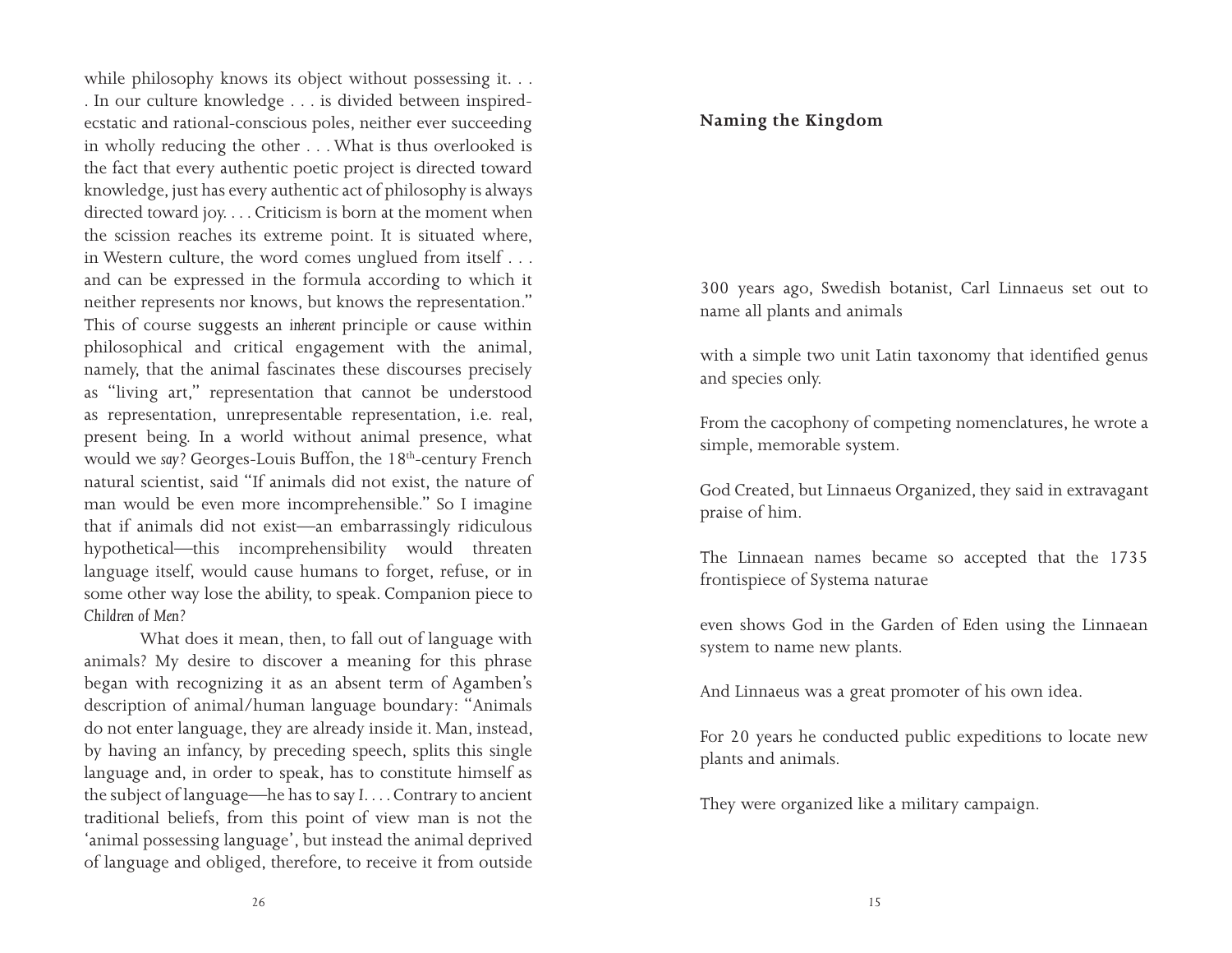As many as three hundred people were sub-divided into cohorts.

Some were note takers, some bird shooters, some specimen collectors.

The fields were broken into districts and Linnaeus' army scoured them thoroughly.

The rector of Uppsala University called it a rude inquisition of the pastures.

Each time a new specimen was discovered a bugle sounded to spur on the troops.

After up to 12 hours, a parade of proto-botanists merrily unfurled its banner

and the throng blocked the highways singing and marching in pure joy.

to either." Moreover, these lines also dramatize speaking as self-listening. So all entities, my intuition insists, are to be included in this truth, in the phenomenon whereby the self (animal, human, whatever) is an event centered on an inner place where speaking and hearing are indistinguishable. Every *there* is a *here*. All entities *hear* themselves. Some beings *speak*  their self-listening more and more intentionally than others. Indeed, this difference may well be greater *within* the human species than between animal and human.

 4. That a purely human discourse, a language for us by us in the narrow sense, is intolerable, maybe impossible, a dark, suffocating house of being. Such language, for which Nancy's anger towards the asymptotic "little more sense" of critical discourse provides a clear image, is a language that merely means, language reducing itself, and its object along with it, to a thing, a self-enclosure, meaning-products, and this constitutes a forgetting or denial of the other dimension of language which has to do with its belonging to being, language's operation within what Gumbrecht calls "the production of presence," the deictic and auto-deictic, or pointing and self-pointing, procedures through which things reemerge and are recognized as beings. In other words, intolerably human discourse is language in denial of being's discursivity, in the restriction of what it is to what it means, against which we may set Bachelard's account of the human as "half-open being," as something structured by the fact that "language bears within itself the dialectics of open and closed. Through *meaning* it encloses, while through poetic expression, it opens up." Or, we can say that the two "halves" of human being as half-open are poetry and philosophy, and that it is through the separation or enclosure of one from the other that language becomes a place where *we*, our being, is not at home. Agamben terms such separation "the scission of the word" and identifies it as essential to Western culture and the birth of criticism: "the scission of the word is construed to mean that poetry possesses its object without knowing it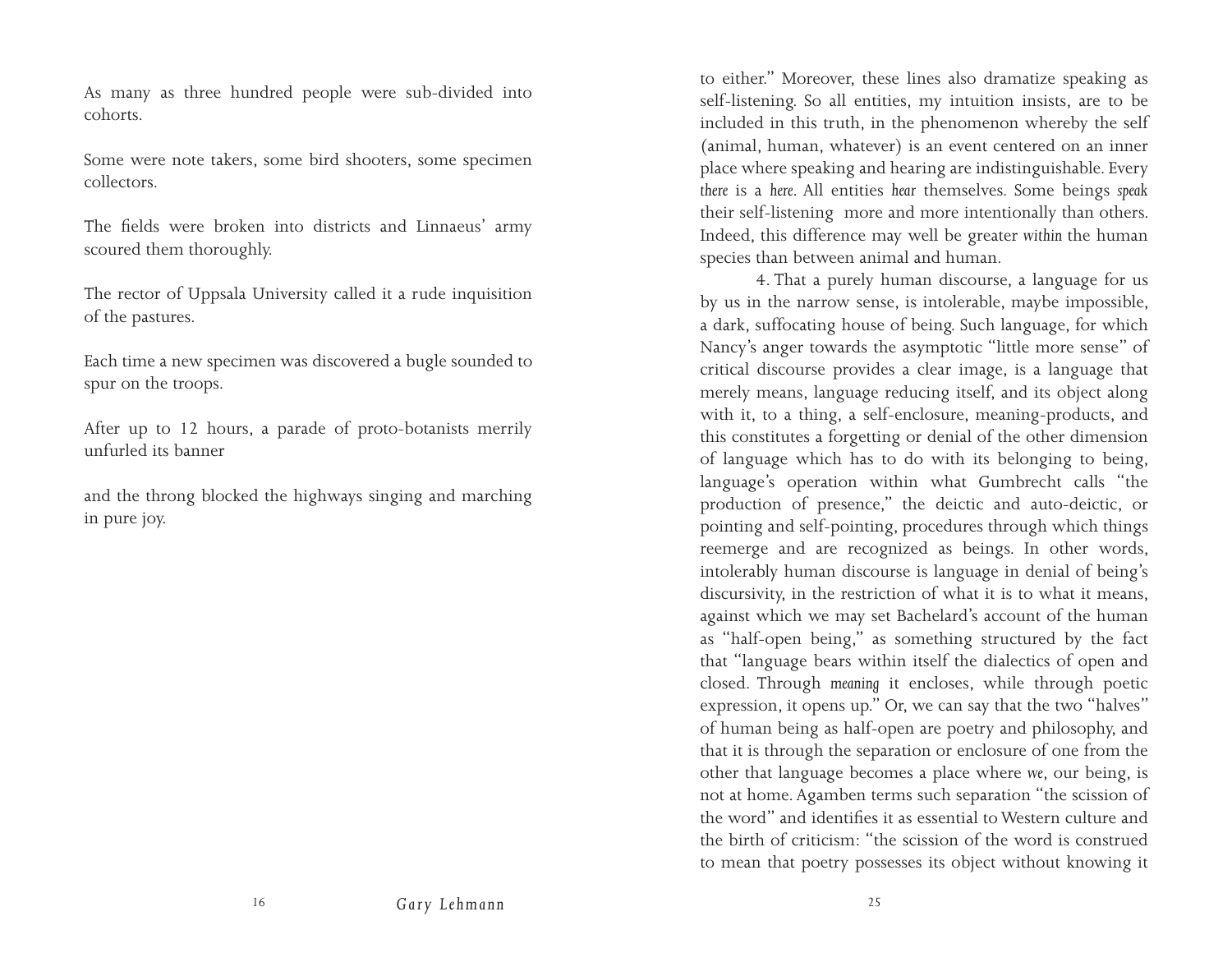piece with the plural fact of our being here in the first place, our topos. Language thus belongs to the originary goodness of world, to the goodness of its taking place. So I read the hexameral creation formula—God said . . . and saw that it was good—as signifying goodness not as a worldly property but *as the very opening whereby the said becomes the seen.* Compare Giorgio Agamben's comment on the event of beings: "God or the good or the place does not take place, but is the taking-place of the entities, their innermost exteriority. The being-worm of the worm, the being-stone of the stone, is divine. That the world is, that something can appear and have a face, that there is exteriority and non-latency as the determination and the limit of every thing: this is the good." Language, like being, is not a thing, but a belonging, a participation in the innermost exteriority of the world's taking place.

3. That language, as the wall or structuring principle of this community, neither simply surrounds nor separates human and animal, but rather separates by surrounding and surrounds by separating them, and so creates the distinction *between*, us. This betweeness of language, which Derrida deals with as the *animot* and according to which the human appears (from Adam's naming of the animals to the Fischer-Price See N Say toy) as the animal-naming animal, is only one instance of the more general subject-object structure whereby every individuated being is a/the world-event. In other words, the idea that language is the animal/human boundary is simply the speciesization, our speciesization, of an omnipresent boundary that has a linguistic structure. For a picture of this structure, I turn to Samuel Beckett's The Unnamable as a possible model monologue of every being: "Perhaps that's what I am, the thing that divides the world in two, on the one side the outside, on the other side the inside, that can be as thin as foil, I'm neither one side nor the other, I'm in the middle, I'm the partition, I've two surfaces and no thickness, perhaps that's what I feel, myself vibrating, I'm the tympanum, on the one hand the mind, on the other the world, I don't belong

# **Get Money**

Able to fly, he buys her sequined leotards. If she could get money, they might live together. He felt a sense of shame telling her a lie. She felt shame giving him away. He bought a glass of water and \$10,000. She pulled hands out of the garden; an outburst of color became her dominant emotion. He, quite simply, had to be taught, was furious. The ligaments of her spine form a fish's fin. To whom does he owe this defamation of character? She's a real species, a letter or number too bound in cloth, cut so as to fix teaching responsibility. He must produce more books than box, abundant melon in lieu of torn clothing, then rot and decay. She isn't able to understand the way education moves through the house, causing calcified tissue to deteriorate, rotting the whole tooth. He sighs, spreading fingers.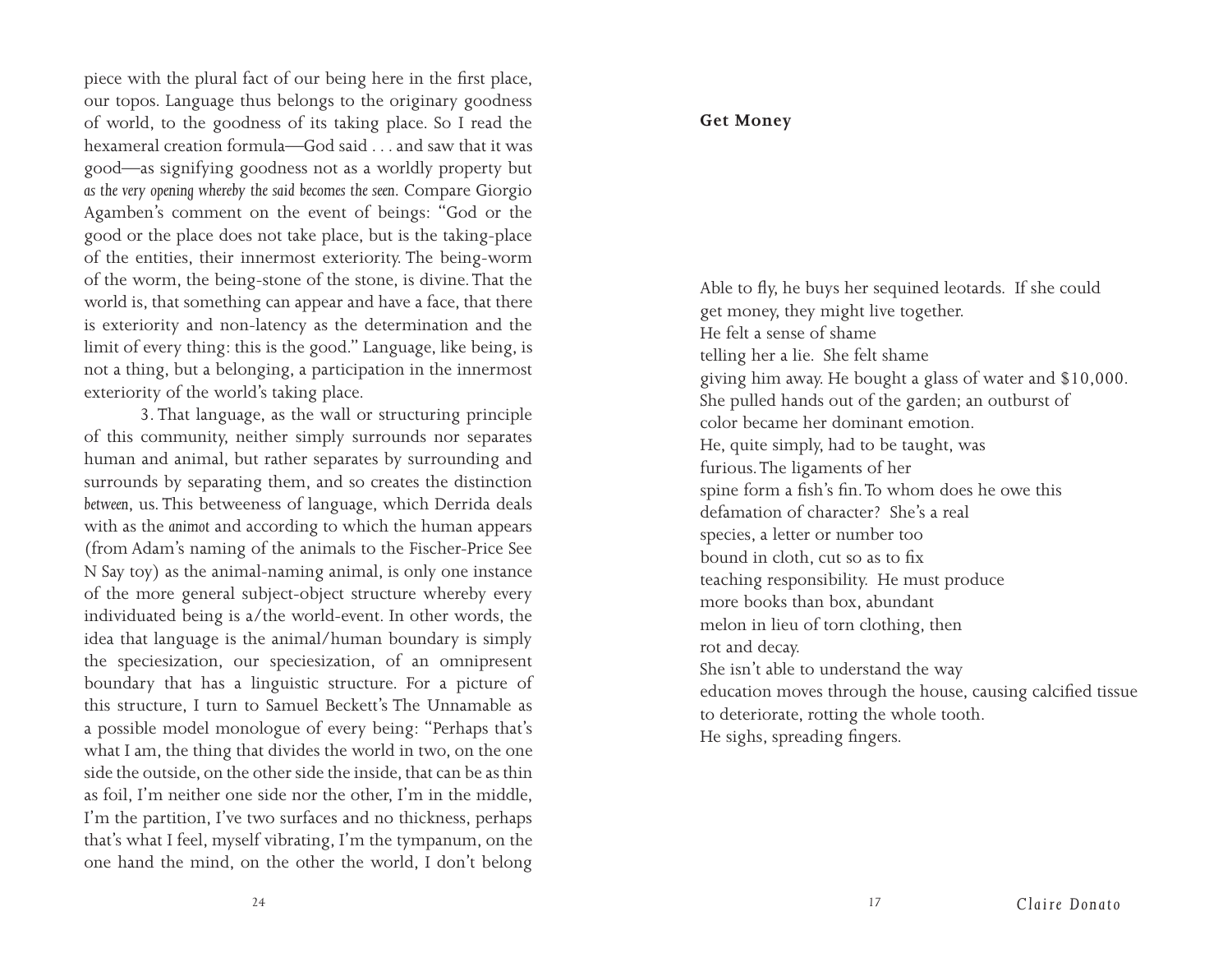# **Manifest**

You have not heard the punctuation and the fury

I was about to be your army but we slept and

now we hear something outside wet sky in our haircuts soft ululations on the driveway

This is what we said when you were gone

to *consider* the animal, literally, to be with it the way one is with the stars, in wonder. This means practicing language that on the one hand returns meaning to the actuality of things and bodies, and on the other returns language to ourselves, to our being, to what is not thing or body. Such language recognizes, sees the animal in a double sense. It speaks of things, bodies as they are, in their actuality, which means seeing everything as animated by its being, as animal. And it speaks *from* ourselves as we are, which means seeing our own prediscursive or animal being, what Husserl calls "that as yet dumb experience . . . which we are concerned to lead to the pure expression of its own meaning." Seeing thus might be called *speaking animally*, as both articulating everything as a form of life (existence as animation) and articulating as the animal "would," naively, as it were, speaking what presents itself before our words for it, so that the word does not blind. Speaking thus, the human enacts its "higher" animality, its having of language as the faculty which produces is ownmost perception, the ever-opening articulation of self and world which we gaze upon in animal life as the spectacle of our own possibility. "See or perish," says Teilhard de Chardin, "this is the situation imposed on every element of the universe by the mysterious gift of existence. And thus, to a higher degree, this is the human condition." To be at home in our language, in the world, means using it to see, to live. So speaking animally, as I have sketched it, is essentially deictic, in the way that Merleau-Ponty defines the end, and limit, of philosophy: "Our relationship to the world, as it is untiringly enunciated within us, is not a thing which can be any further clarified by analysis; philosophy can only place it once more before our eyes and present it for our ratification."

2. That language is the we, a community to which animal, human, and all we see belongs. In other words, the ground of language, its very possibility, is the *unity of life*. This unity is not something transcendent or outside the world, but rather constitutes the world as such, that is, it is of a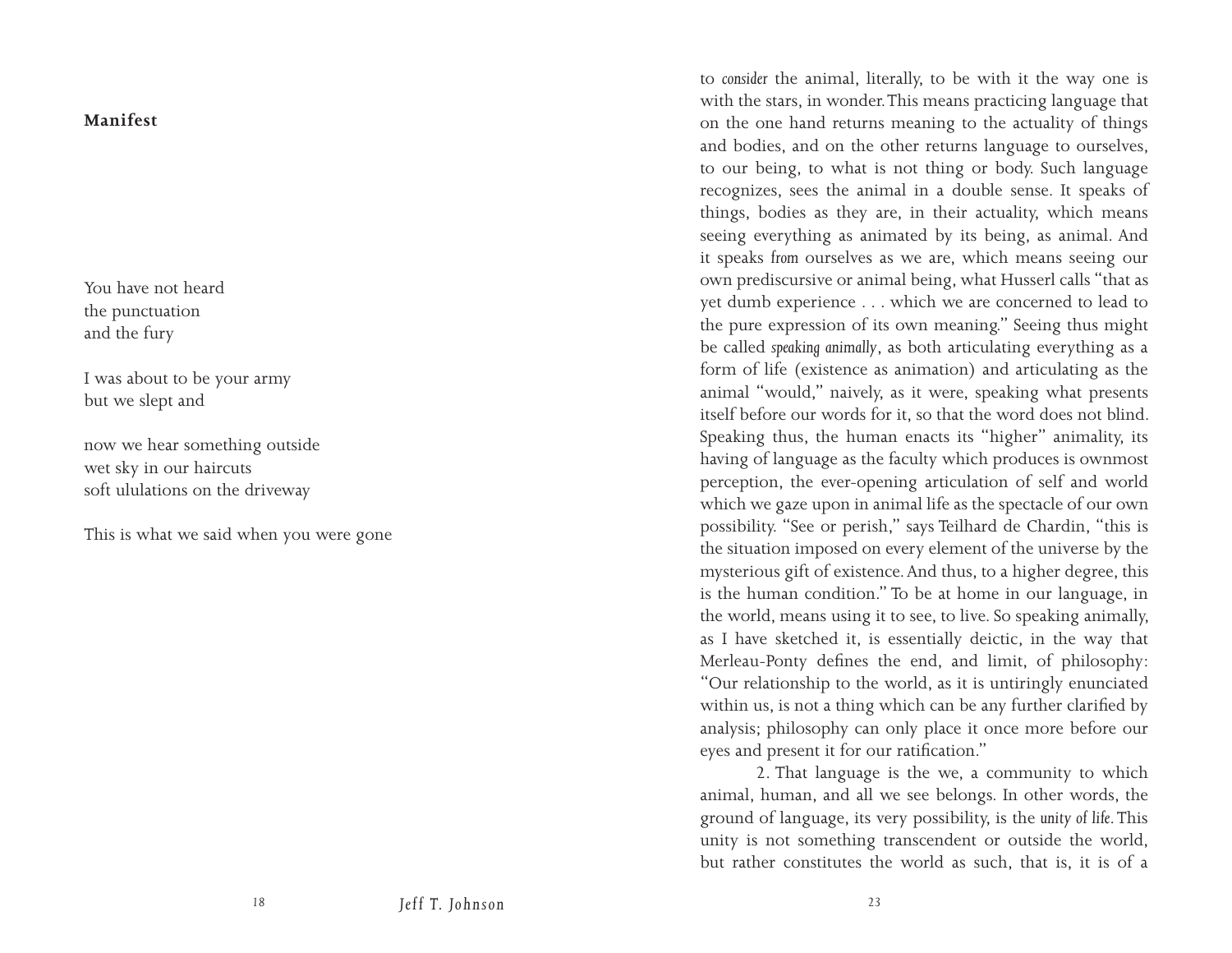# **"Falling Out of Language, Animally"**

# **"And now for the feather boa sequence."**

*I am a worm, and not a man*—**Psalm 22.6** *Animals praise you, by the mouth of those who consider them*—**Augustine** *Being does not see itself. Perhaps it listens to itself.—***Gaston Bachelard**

So let me begin by hearing one voice speak to another. "A moment arrives," says Jean-Luc Nancy, "when one can no longer feel anything but anger, an absolute anger, against so many discourses, so many texts, that have no other care than to make a little more sense, to redo or perfect delicate works of signification."<sup>1</sup> "But," says Tristram Shandy, "with an ass, I can commune forever."<sup>2</sup> We have had (and are again having) enough of words. Perhaps speaking to animals, or at least to the animal, may help.

More precisely, I overhear in this miniature found dialogue the following premises and possibilities:

 1. That we have language only insofar as we belong to it and that our belonging to language depends in a fundamental way on our belonging to, our being through and with the animal. Heidegger says, "language is the house of being."<sup>3</sup> Lao Tzu says, "We make doors and windows for a room; / But it is these empty spaces that make the room livable."<sup>4</sup> Our language-house needs openings, through which animals may sometimes enter, out of which we may sometimes fall. The openings are the spaces of intersection between our relationship to language and our relationship to the animal. Through them we do the remembering that preserves at once language and animal from the violence of reification. "Evil," says Agamben, "is the forgetting of the transcendence inherent in the very taking-place of things." Dwelling in language this way, inhering to its own and its object's taking place, has to do with cultivating the experience that being before the animal demands, with taking seriously the inner movement Any true contradiction reflects the nature of forgetting. That is, one's fantasy of insulting one's way to the top is diminished by the fact that one is wearing a fedora.

To believe that something exists is linked to contradiction; one must begin with a bouquet of flowers. Leave them on the banister near the entrance to our house. *Be careful when you lock yourself indoors.* 

Meanwhile, the candy cane sale was a smashing success. All sixty 8<sup>th</sup> graders purchased canes for their friends and teachers. Special thanks to the class representatives from grade 7 for distributing the treats.

… but what about Jimmy, who did not receive a cane? He sent a flurry but received nothing in return. Is it possible his friends are all fruitions? At the bottom of the stairs, he is stretching out his hamstring, pulling a muscle. Now his triceps are pulled up against his neck. He is tempted to send feedback. He practices revision. The chart was a gift from the man with a conservative expression who threatened to climb the stairs.

And now, Jimmy, age 22, sits anxiously in the audience, waits for something to happen.